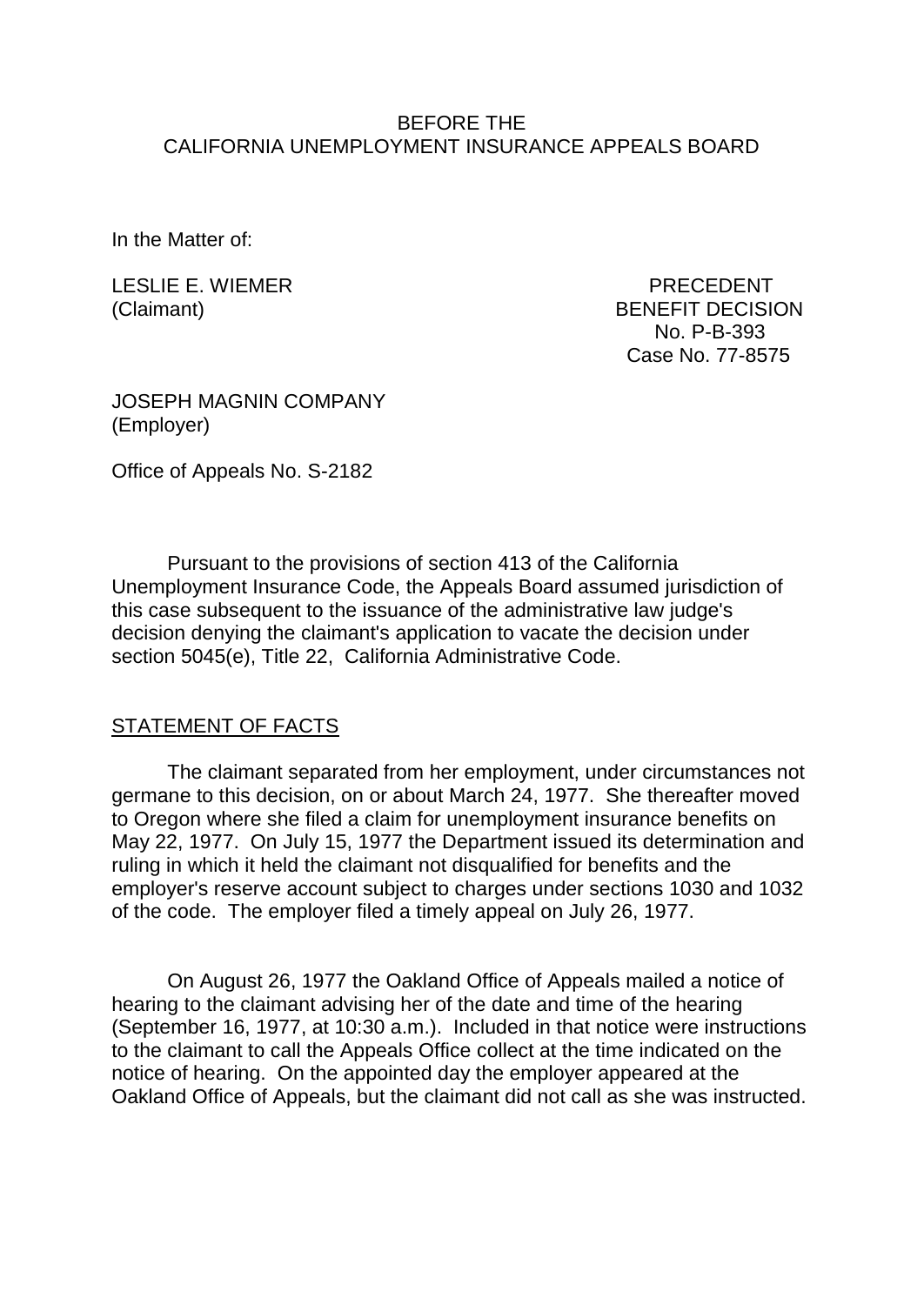The administrative law judge took testimony and issued a decision which reversed the Department's determination and ruling. A copy of this decision was mailed to the claimant on September 21, 1977. During the course of the hearing the administrative law judge admitted into evidence an exhibit which showed that the claimant had been disabled and unable to work from March 19, 1977 through May 25, 1977, but that as of the latter date she was able to resume full-time work.

The claimant filed a timely request to vacate the decision pursuant to section 5045(e), Title 22, California Administrative Code. In her request postmarked October 3, 1977, and in a clarifying letter postmarked October 11, 1977, the claimant stated that she did not call the Oakland Office of Appeals as instructed on September 16 because she was working at the time and could not get away to a telephone at the appointed hour. She did not state whether or not she tried to communicate with the Oakland office either by letter or by telephone prior to the hearing date.

The administrative law judge issued an order denying the claimant's application to vacate on October 25, 1977, citing the following as his reasons for doing so:

"The claimant stated she was working on the date of hearing and could not get to a telephone to advise the Appeals Office. She did not call at any time during the day of the hearing--nor did she call on any prior day to advise that she was working or to request a continuance. She has advanced no reason for making no effort to contact the Appeals Office on or prior to the date of hearing."

In the claimant's letter to the Appeals Office on October 11, 1977 the claimant referred to a letter that was sent to the Appeals Office by her doctor. This letter was not brought to the administrative law judge's attention before he issued his order, although it had been received in the office prior to October 25. The doctor in his letter confirms the fact that the claimant was disabled during the period indicated in the exhibit admitted into evidence by the administrative law judge, and he stated that it was his opinion that the claimant quit her work because of the disability. The doctor's letter did not address the issue of the claimant's failure to make her appearance in person or by telephone at the September 16 hearing.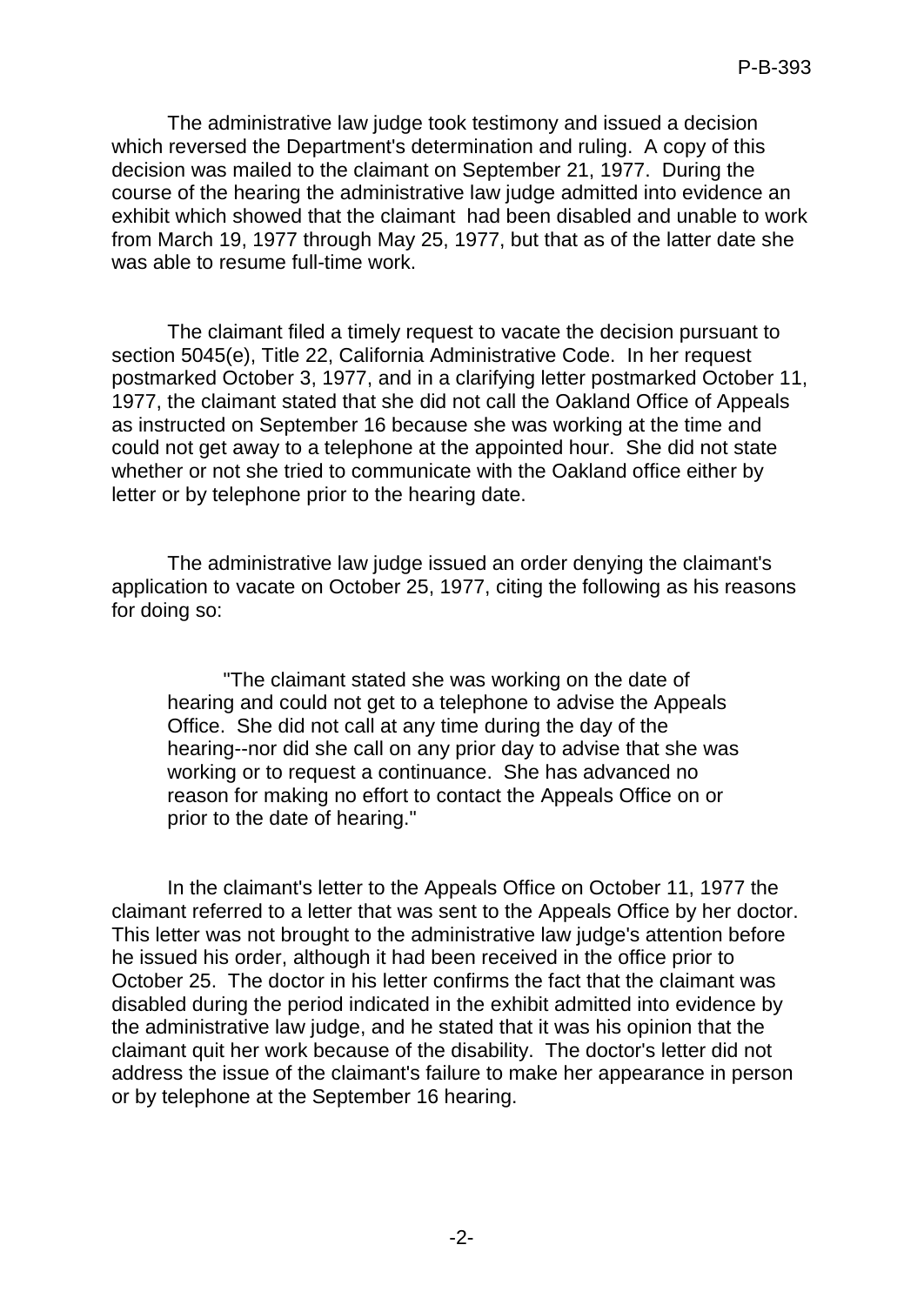## REASONS FOR DECISION

Section 5045(e), Title 22, California Administrative Code reads, in part, as follows:

"If a party to an appeal other than the appellant or petitioner fails to appear at a hearing and the administrative law judge issues a decision on the merits adverse to the party's interest, the administrative law judge's decision shall be accompanied by a statement concerning the right to make application to vacate the decision. . . . Upon a showing of good cause for failure to appear at the hearing, an administrative law judge shall issue an order vacating the decision and the matter shall be set for further hearing in accordance with rule 5029. Lack of good cause will be presumed when a continuance of the hearing was not requested promptly upon discovery of the reasons for inability to appear at the hearing. . . .

The presumption referred to above is, of course, not conclusive but is rebuttable, and it affects the burden of producing evidence since its purpose is to facilitate determination of the action in which it is applied (Evidence Code, sections 603 and 605). In other words, the burden is on the moving party to produce some evidence from which it can be inferred that there were valid reasons for the claimant's inability to appear at the hearing. The logical inference to be drawn from failure to request a continuance is that there was no good reason for such continuance or that the reasons advanced were not valid.

The term "good cause" is used a number of times in the Unemployment Insurance Code, and the various code sections define it as including, but not being limited to, mistake, inadvertence, surprise, or excusable neglect (section 1330, California Unemployment Insurance Code).

The most authoritative discussion of the term "good cause" appears in the California Supreme Court's decision in Gibson v. Unemployment Insurance Appeals Board (1973), 9 Cal. 3d 494, 108 Cal. Rptr. 1. Although the statute under examination in that case dealt with the extension of the applicable 10-day period in which to file an appeal from a Department determination, the rationale would apply to the term "good cause" used in section 5045(e), Title 22, California Administrative Code. Section 1328 of the code provided that the 10-day period may be extended for "good cause."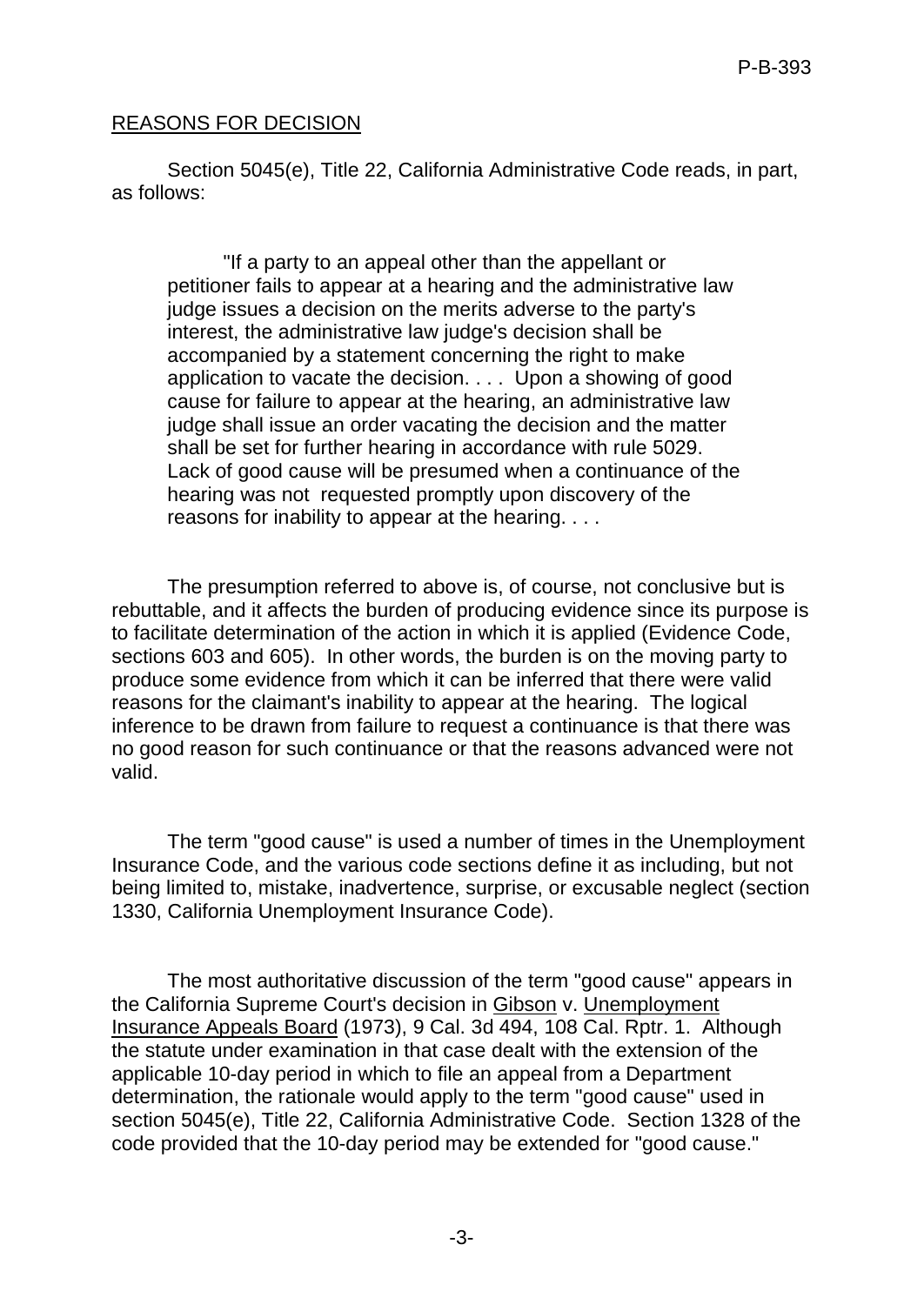In the Gibson case the claimant retained legal counsel to file an appeal and, because of workload pressures and a calendaring error, the attorney filed the appeal three days beyond the 10-day period.

The court held that the code should be construed liberally so as to give effect to the legislative intent of ". . . providing benefits for persons unemployed through no fault of their own. . . ." (Unemployment Insurance Code, section 100) In this regard it was stated that "To construe the code liberally to benefit the unemployed, and to dispense with the formality in administrative adjudication, does not accord with a draconian rule that the slightest and most excusable inadvertence will deprive a worker of his right to an appeal on the merits."

On the other hand, to hold automatically that any excuse advanced by a claimant would constitute "good cause" no matter how devoid of merit it may be, would be just as unreasonable and inflexible a policy as that condemned in Gibson.

Furthermore, this approach ignores the presumption in section 5045(e), Title 22, California Administrative Code, which is not present in section 1328 of the code. Accordingly, the court had no occasion to apply its rule concerning good cause to a factual situation involving the presumption. The presumption facilitates a determination of the action and it operates to terminate cases wherein the affected party is not diligent in pursuing his claim. Insofar as the issue of good cause is concerned, the court in Gibson held that there was a middle ground between the two extremes which both recognizes the right of the diligent claimant to have his case decided on the merits and facilitates the orderly administration of the law. It stated that the Appeals Board must consider, in regard to late appeals, the shortness of the delay, the absence of prejudice, and the excusability of the error. These or similar factors should likewise be appropriate in determining whether or not the reasons advanced by the claimant in the instant case constitute good cause for her failing to appear at the hearing.

In Appeals Board Decision No. P-B-365 the Board considered an appeal from an order dismissing a claimant's application to reopen pursuant to section 5045(e), Title 22, California Administrative Code. In finding that good cause existed in that case, consideration was given to the factors suggested in the Gibson case. The facts presented in P-B-365, however, are sufficiently distinguishable from those in the instant case. In the former case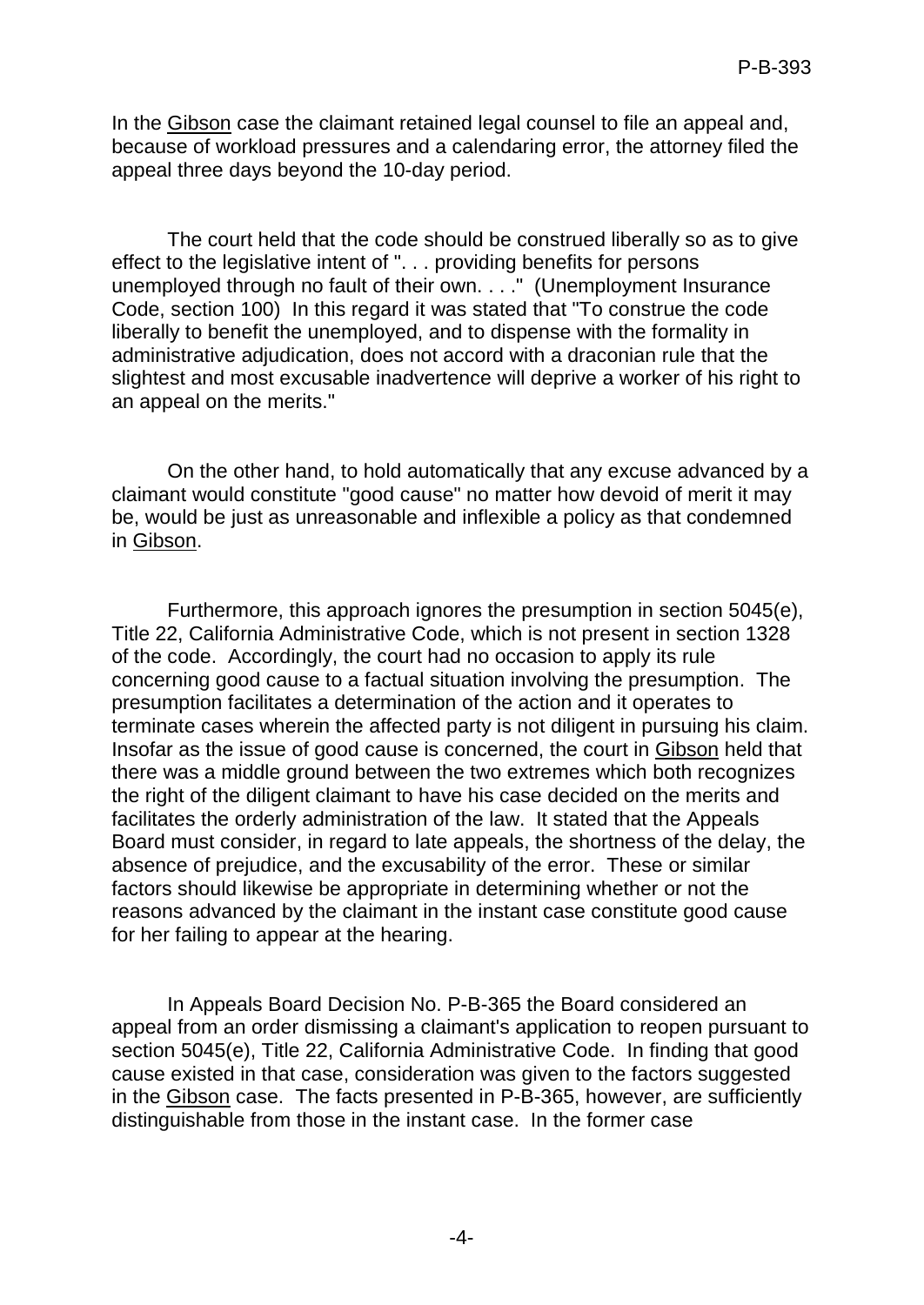an emergency involving a person close to the claimant had arisen on the very morning of the scheduled hearing. The claimant in that case was prevailed upon to transport the third party and her child to a hospital for treatment. Although this emergency prevented the claimant from proceeding to the hearing, he did telephone the local office where the hearing was to be held and explained his situation. The Board held in that case that under circumstances where the claimant had made a reasonable effort to communicate the reasons for his absence to the administrative law judge, his absence from the hearing as a result of responding to an emergency situation constituted good cause for his failure to appear.

No such factual matrix exists in the present case. Not only is the reason given for the claimant's absence from the hearing less than compelling, no effort was made to communicate with the Office of Appeals prior to the hearing to apprise the administrative law judge of her inability to attend. Not until after the issuance of a decision adverse to the claimant did she explain her reason for not attending the hearing.

As indicated in the statement of facts, the only reason advanced by the claimant for her failure to appear was that she was working. One of the inescapable realities facing both claimants and employers is that all hearings are conducted between the hours of 8 a.m. and 5 p.m. during the workweek. The claimant's reason for not appearing, standing alone, does not constitute good cause for vacating the administrative law judge's decision since the granting of a new hearing will necessarily require that she absent herself from work so she can attend, unless other arrangements can be made which are mutually acceptable to each party and the administrative law judge. Possible alternatives would include a hearing scheduled during the claimant's lunch hour attended either by telephone or in person, or at a time during the day acceptable to the claimant's current employer. But such alternatives were available to the claimant at the time of the original hearing. Thus, a finding of the existence of "good cause" in this case would place the claimant in no different a situation than she was in on September 16, 1977. Of course the feasibility of the alternatives is not the paramount issue in this case. It is the claimant's failure to make a reasonable effort to communicate with the local office of appeals which is critical.